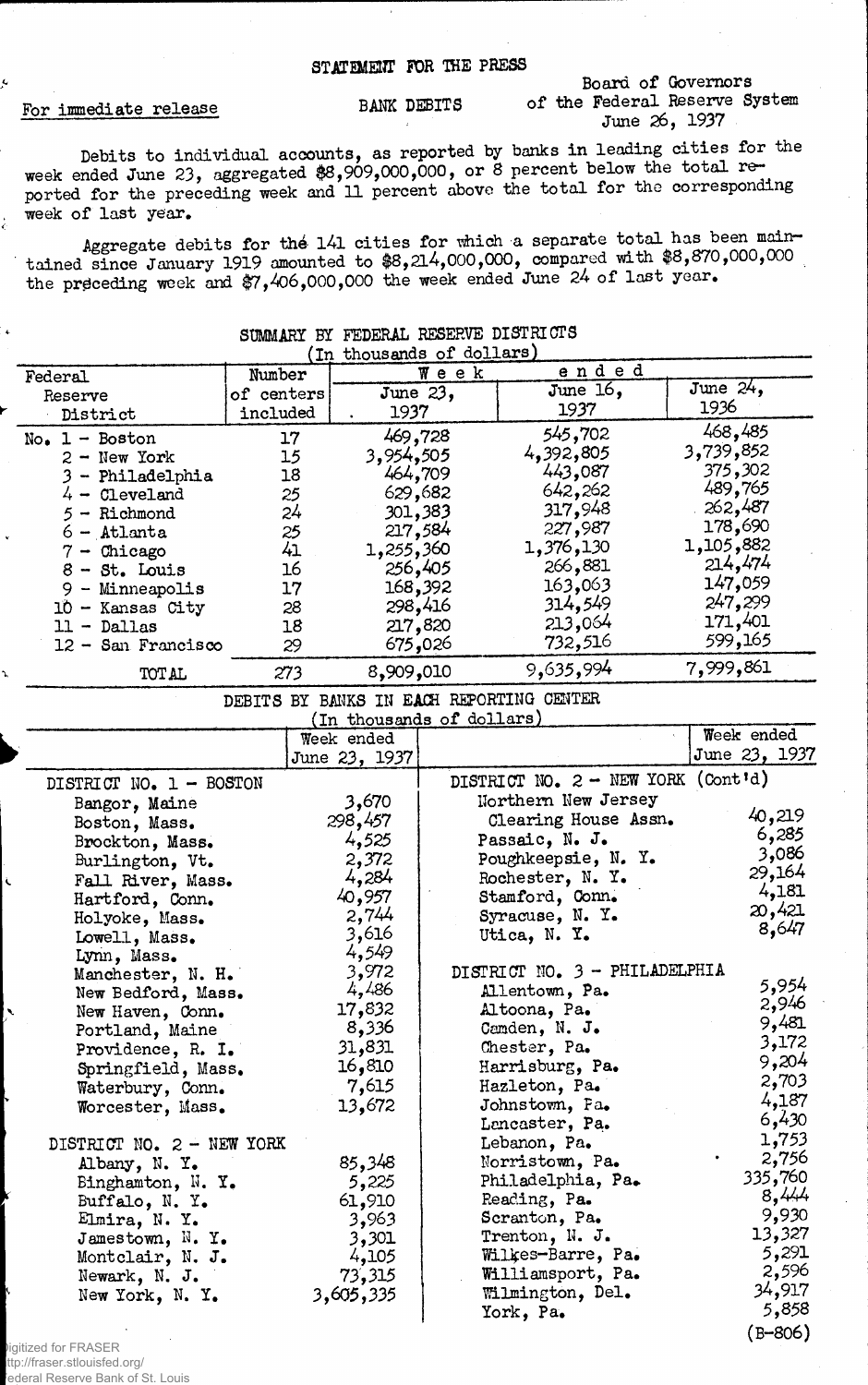## DEBITS BX BANKS IN EACH REPORTING CENTER

|                                 |                    | (In thousands of dollars)          | <b>B-806a</b>  |
|---------------------------------|--------------------|------------------------------------|----------------|
|                                 | Week ended         |                                    | Week ended     |
|                                 | June 23, 1937      |                                    | June 23, 1937  |
| DISTRICT NO. 4 - CLEVELAND      |                    | DISTRICT NO. 6 - ATLANTA (Cont'd)  |                |
| Akron, Ohio                     | 17,978             | Elberton, Ga.                      | 266            |
| Butler, Pa.                     | 2,715              | Hattiesburg, Miss.                 | 1,129          |
| Canton, Ohio                    | 9,237              | Jackson, Miss.                     | 4,607          |
| Cincinnati, Ohio                | 82,891             | Jacksonville, Fla.                 | 17,362         |
| Cleveland, Ohio                 | 155,657            | Knoxville, Tenn.                   | 5,987          |
| Columbus, Ohio                  | 44,840             | Macon, Ga.                         | 3,111          |
| Dayton, Ohio                    | 16,790             | Meridian, Miss.                    | 2,345          |
| Erie, Pa.                       | 8,234              | Miami, Fla.                        | 6,855          |
| Franklin, Pa.                   | 967                | Mobile, Ala.                       | 8,365          |
| Greensburg, Pa.                 | 1,980              | Montgomery, Ala.                   | 5,600          |
| Hamilton, Ohio                  | 2,498              | Nashville, Tenn.                   | 18,773         |
| Homestead, Pa.                  | 1,020              | Newnan, Ga.                        | 418            |
| Lexington, Ky.                  | 4,777              | New Orleans, La.                   | 45,317         |
| Lima, Ohio                      | 3,309              | Pensacola, Fla.                    | 1,792          |
| Lorain, Ohio                    | 1,175              | Savannah, Ga.                      | 8,100          |
| Middletown, Ohio                | 2,427              | Tampa, Fla.                        | 7,040          |
| Oil City, Pa.                   | 3,261              | Valdosta, Ga.                      | 676            |
| Pittsburgh, Pa.                 | 198,655            | Vicksburg, Miss.                   | 1,577          |
| Springfield, Ohio               | 4,355              |                                    |                |
| Steubenville, Ohio              | 2,384              | DISTRICT NO. 7 - CHICAGO           |                |
| Toledo, Ohio                    | 40,220             | Adrian, Mich.                      | 999            |
| Warren, Ohio                    | 2,714              | Aurora, Ill.                       | 2,940          |
| Wheeling, W. Va.                | 8,188              | Battle Creek, Mich.                | 4,254          |
| Youngstown, Ohio                | 11,605             | Bay City, Mich.                    | 2,590          |
| Zanesville, Ohio                | 1,805              | Bloomington, Ill.                  | 2,902          |
|                                 |                    | Cedar Rapids, Iowa                 | 5,377          |
| DISTRICT NO. 5 - RICHMOND       |                    | Champaign-Urbana, Ill.             | 2,955          |
| Asheville, N. C.                | 3,541              | Chicago, Ill.                      | 716,287        |
| Baltimore, Md.                  | 84,665             | Clinton, Iowa                      | 1,484          |
| Charleston, S. C.               | 4,461              | Danville, Ill.                     | 2,591          |
| Charleston, W. Va.              | 13,647             | Davenport, Iowa                    | 5,061<br>4,149 |
| Charlotte, N. C.                | 13,936             | Decatur, Ill.                      | 20,892         |
| Columbia, S. C.                 | 6,530              | Des Moines, Iowa                   | 245,396        |
| Cumberland, Md.                 | 2,415              | Detroit, Mich.                     | 2,307          |
| Danville, Va.                   | 2,004              | Dubuque, Iowa                      | 1,884          |
| Durham, N. C.                   | 5,704              | Elgin, Ill.                        | 7,453          |
| Greensboro, N. C.               | 4,398              | Flint, Mich.                       | 8,562          |
| Greenville, S. C.               | 4,698              | Fort Wayne, Ind.                   | 4,109          |
| Hagerstown, Md.                 | $2,241$<br>$4,746$ | Gary, Ind.                         | 13,121         |
| Huntington, W. Va.              |                    | Grand Rapids, Mich.                | 3,735          |
| Lynchburg, Va.                  | 3,229<br>2,431     | Green Bay, Wis.                    | 1,957          |
| Newport News, Va.               | 11,833             | Hammond, Ind.                      | 45,883         |
| Norfolk, Va.                    | 932                | Indianapolis, Ind.                 | 4,379          |
| Portsmouth, Va.                 | 2,085              | Jackson, Mich.                     | 5,466          |
| Raleigh, N. C.<br>Richmond, Va. | 36,149             | Kalamazoo, Mich.<br>Lansing, Mich. | 6,391          |
| Roanoke, Va.                    | 7,716              | Manitowoc, Mis.                    | 1,716          |
| Spartanburg, S. C.              | 1,948              | Mason City, Iowa                   | 2,325          |
| Washington, D. C.               | 69,021             | Milwaukee, Wis.                    | 64,417         |
| Wilmington, N. C.               | 2,256              | Moline, Ill.                       | 2,036          |
| Winston-Salem, N. C.            | 10,797             | Muscatine, Iowa                    | 1,038          |
|                                 |                    | Oshkosh, Wis.                      | 2,440          |
| DISTRICT NO. 6 - ATLANTA        |                    | Peoria, Ill.                       | 14,350         |
| Albany, Ga.                     | 920                | Rockford, Ill.                     | 6,278          |
| Atlanta, Ga.                    | 41,880             | Saginaw, Mich.                     | 5,397          |
| Augusta, Ga.                    | 3,804              | Sheboygan, Wis.                    | 3,846          |
| Birmingham, Ala.                | 20,947             | Sioux City, Iowa                   | 7,757          |
| Brunswick, Ga.                  | 636                | South Bend, Ind.                   | 6,912          |
| Chattanooga, Tenn.              | 10,616             | Springfield, Ill.                  | 4,007          |
| Columbus, Ga.                   | 3,459              | Terre Haute, Ind.                  | 4,983          |
| Dothan, Ala.                    | 609                | Waterloo, Iowa                     | 3,834          |
|                                 |                    |                                    |                |

Digitized for FRASER http://fraser.stlouisfed.org/ Federal Reserve Bank of St. Louis

þ,

 $\frac{1}{\epsilon}$ 

¦ L

 $\mathbf{r}$